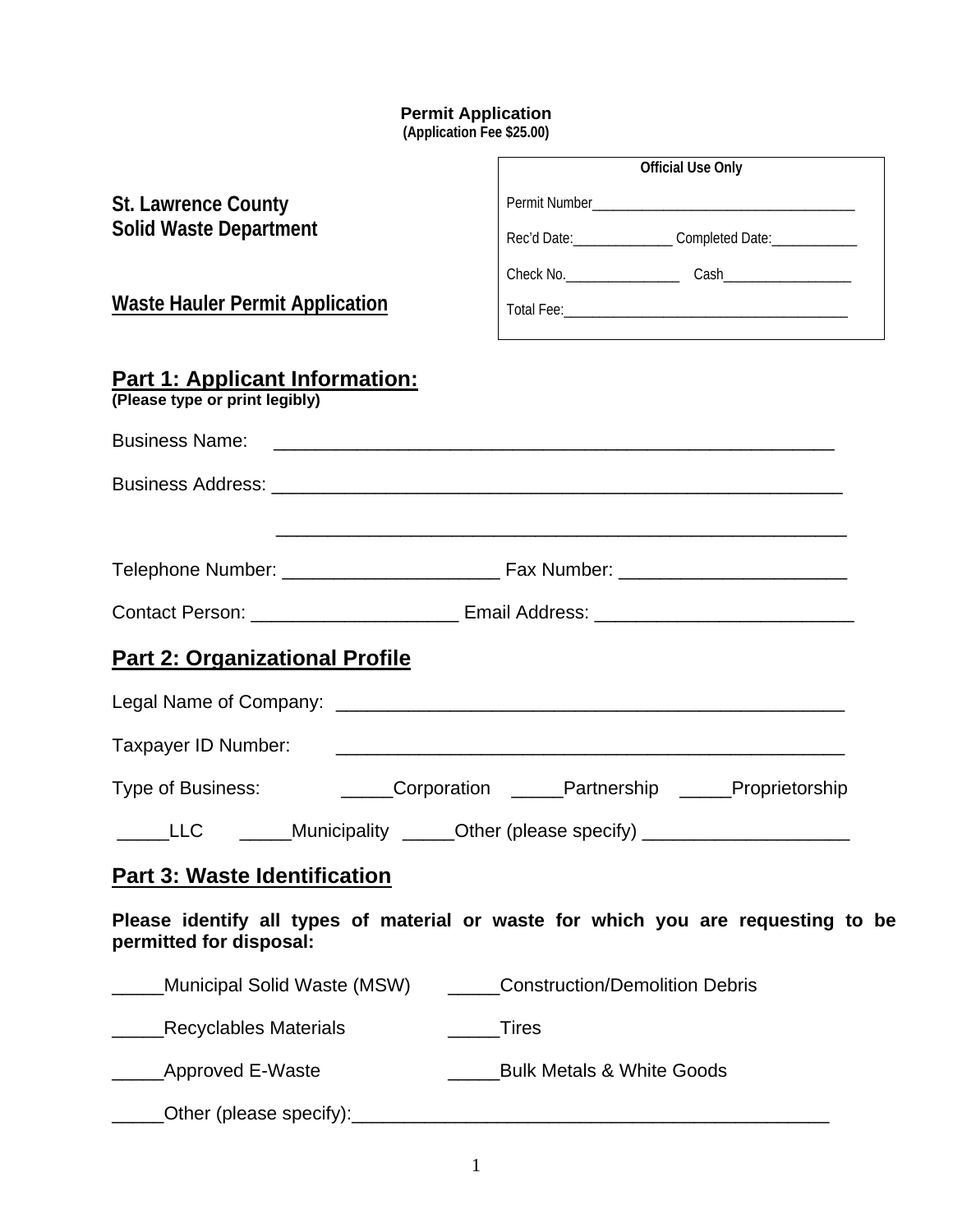**For companies that haul municipal solid waste and construction & demolition debris, please indicate how recyclables are collected**:

| source separated | dual stream |  |  |
|------------------|-------------|--|--|
|                  |             |  |  |

single stream and the contract of the stream single stream and the contract of the stream of the stream stream

Please list where collected recyclables are disposed of (please list specific site locations)

\_\_\_\_\_\_\_\_\_\_\_\_\_\_\_\_\_\_\_\_\_\_\_\_\_\_\_\_\_\_\_\_\_\_\_\_\_\_\_\_\_\_\_\_\_\_\_\_\_\_\_\_\_\_\_\_\_\_\_\_\_\_\_\_\_\_\_\_\_\_

\_\_\_\_\_\_\_\_\_\_\_\_\_\_\_\_\_\_\_\_\_\_\_\_\_\_\_\_\_\_\_\_\_\_\_\_\_\_\_\_\_\_\_\_\_\_\_\_\_\_\_\_\_\_\_\_\_\_\_\_\_\_\_\_\_\_\_\_\_\_

\_\_\_\_\_\_\_\_\_\_\_\_\_\_\_\_\_\_\_\_\_\_\_\_\_\_\_\_\_\_\_\_\_\_\_\_\_\_\_\_\_\_\_\_\_\_\_\_\_\_\_\_\_\_\_\_\_\_\_\_\_\_\_\_\_\_\_\_\_\_

\_\_\_\_\_\_\_\_\_\_\_\_\_\_\_\_\_\_\_\_\_\_\_\_\_\_\_\_\_\_\_\_\_\_\_\_\_\_\_\_\_\_\_\_\_\_\_\_\_\_\_\_\_\_\_\_\_\_\_\_\_\_\_\_\_\_\_\_\_\_

\_\_\_\_\_\_\_\_\_\_\_\_\_\_\_\_\_\_\_\_\_\_\_\_\_\_\_\_\_\_\_\_\_\_\_\_\_\_\_\_\_\_\_\_\_\_\_\_\_\_\_\_\_\_\_\_\_\_\_\_\_\_\_\_\_\_\_\_\_\_

\_\_\_\_\_\_\_\_\_\_\_\_\_\_\_\_\_\_\_\_\_\_\_\_\_\_\_\_\_\_\_\_\_\_\_\_\_\_\_\_\_\_\_\_\_\_\_\_\_\_\_\_\_\_\_\_\_\_\_\_\_\_\_\_\_\_\_\_\_\_

\_\_\_\_\_\_\_\_\_\_\_\_\_\_\_\_\_\_\_\_\_\_\_\_\_\_\_\_\_\_\_\_\_\_\_\_\_\_\_\_\_\_\_\_\_\_\_\_\_\_\_\_\_\_\_\_\_\_\_\_\_\_\_\_\_\_\_\_\_\_

\_\_\_\_\_\_\_\_\_\_\_\_\_\_\_\_\_\_\_\_\_\_\_\_\_\_\_\_\_\_\_\_\_\_\_\_\_\_\_\_\_\_\_\_\_\_\_\_\_\_\_\_\_\_\_\_\_\_\_\_\_\_\_\_\_\_\_\_\_\_

\_\_\_\_\_\_\_\_\_\_\_\_\_\_\_\_\_\_\_\_\_\_\_\_\_\_\_\_\_\_\_\_\_\_\_\_\_\_\_\_\_\_\_\_\_\_\_\_\_\_\_\_\_\_\_\_\_\_\_\_\_\_\_\_\_\_\_\_\_\_

\_\_\_\_\_\_\_\_\_\_\_\_\_\_\_\_\_\_\_\_\_\_\_\_\_\_\_\_\_\_\_\_\_\_\_\_\_\_\_\_\_\_\_\_\_\_\_\_\_\_\_\_\_\_\_\_\_\_\_\_\_\_\_\_\_\_\_\_\_\_

**Please indicate your service area and/or the towns, villages and cities that you service:** 

**Please indicate your primary disposal site for solid waste that you pickup in SLC (if not utilizing one of the County's transfer stations you must provide the disposal facility's NYSDEC permit or registration number):**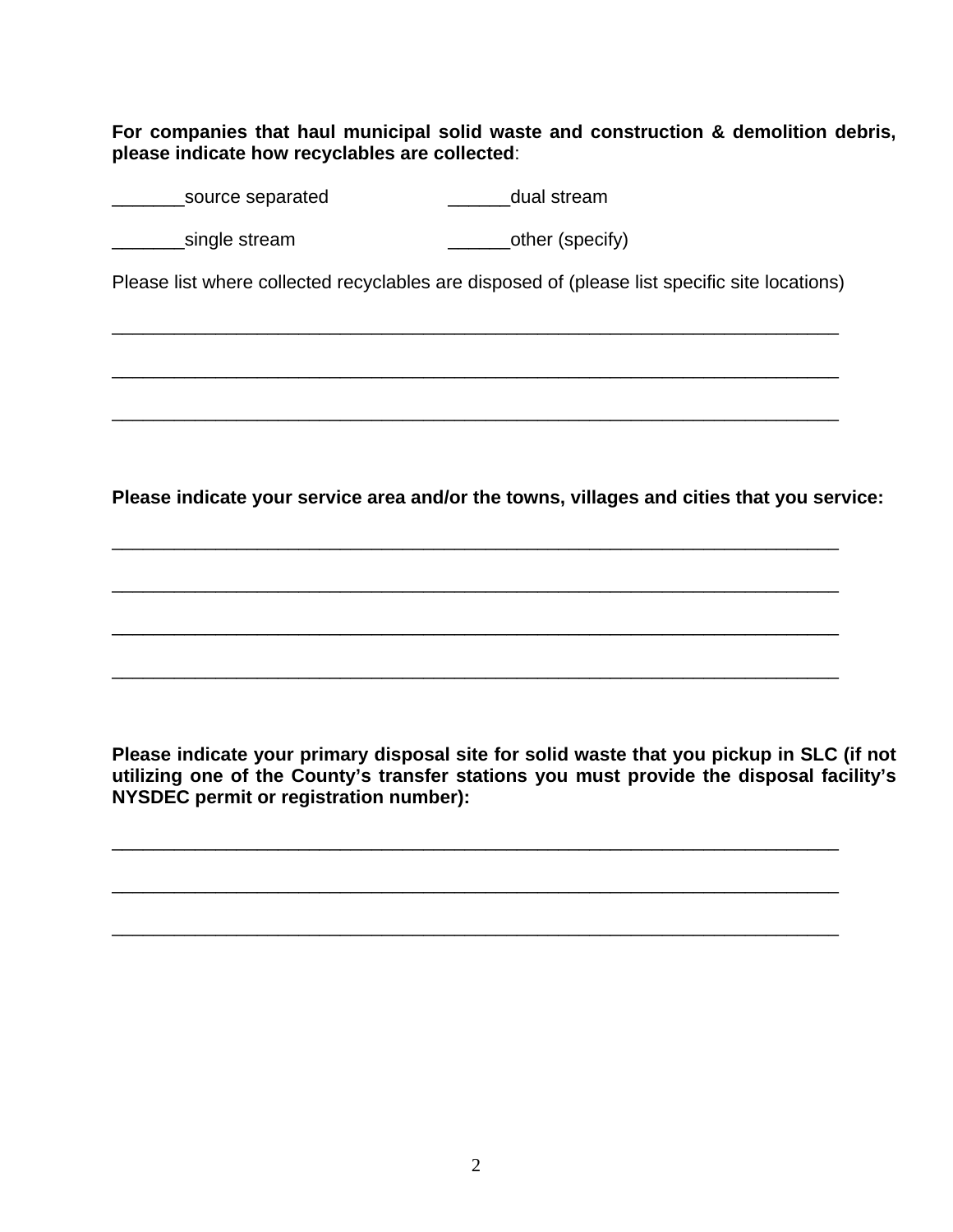## **Part 4: Vehicle Information**

Please list all vehicles that you wish to permit. Vehicles must be registered to the applicant. An identification decal will be issued for all listed vehicles and must be affixed to that vehicle upon entry to the transfer stations. Trucks and trailers must be registered separately, unless applicant can provide proof that the truck is used for towing only. **\$10.00 charge for each registered vehicle.** 

|                         | <b>Vehicle</b><br>Type* | Vehicle Year & Make | <b>License</b><br>Plate # | Capacity<br>(Cu Yds) | VIN# | <b>SLCSWD ID#</b><br>Internal use only |
|-------------------------|-------------------------|---------------------|---------------------------|----------------------|------|----------------------------------------|
| 1                       |                         |                     |                           |                      |      |                                        |
| $\mathbf{2}$            |                         |                     |                           |                      |      |                                        |
| $\overline{\mathbf{3}}$ |                         |                     |                           |                      |      |                                        |
| $\overline{\mathbf{4}}$ |                         |                     |                           |                      |      |                                        |
| $\overline{\mathbf{5}}$ |                         |                     |                           |                      |      |                                        |
| $\overline{\mathbf{6}}$ |                         |                     |                           |                      |      |                                        |
| $\overline{7}$          |                         |                     |                           |                      |      |                                        |
| ${\bf 8}$               |                         |                     |                           |                      |      |                                        |
| $\boldsymbol{9}$        |                         |                     |                           |                      |      |                                        |
| 10                      |                         |                     |                           |                      |      |                                        |
| 11                      |                         |                     |                           |                      |      |                                        |
| 12                      |                         |                     |                           |                      |      |                                        |
| 13                      |                         |                     |                           |                      |      |                                        |
| 14                      |                         |                     |                           |                      |      |                                        |
| 15                      |                         |                     |                           |                      |      |                                        |
| 16                      |                         |                     |                           |                      |      |                                        |
| 17                      |                         |                     |                           |                      |      |                                        |
| 18                      |                         |                     |                           |                      |      |                                        |
| 19                      |                         |                     |                           |                      |      |                                        |
| 20                      |                         |                     |                           |                      |      |                                        |
| 21                      |                         |                     |                           |                      |      |                                        |
| 22                      |                         |                     |                           |                      |      |                                        |
| $\overline{23}$         |                         |                     |                           |                      |      |                                        |
| $\overline{24}$         |                         |                     |                           |                      |      |                                        |
| $\overline{25}$         |                         |                     |                           |                      |      |                                        |
| 26                      |                         |                     |                           |                      |      |                                        |
| 27                      |                         |                     |                           |                      |      |                                        |
| $\overline{28}$         |                         |                     |                           |                      |      |                                        |
| 29                      |                         |                     |                           |                      |      |                                        |
| 30                      |                         |                     |                           |                      |      |                                        |

**\*Vehicle Type** 

**Dump truck (DT) Rolloff (R/O) Frontload (FL) Rearload (RL) Sideload (SL) Truck (TR) Trailer (TRL)**